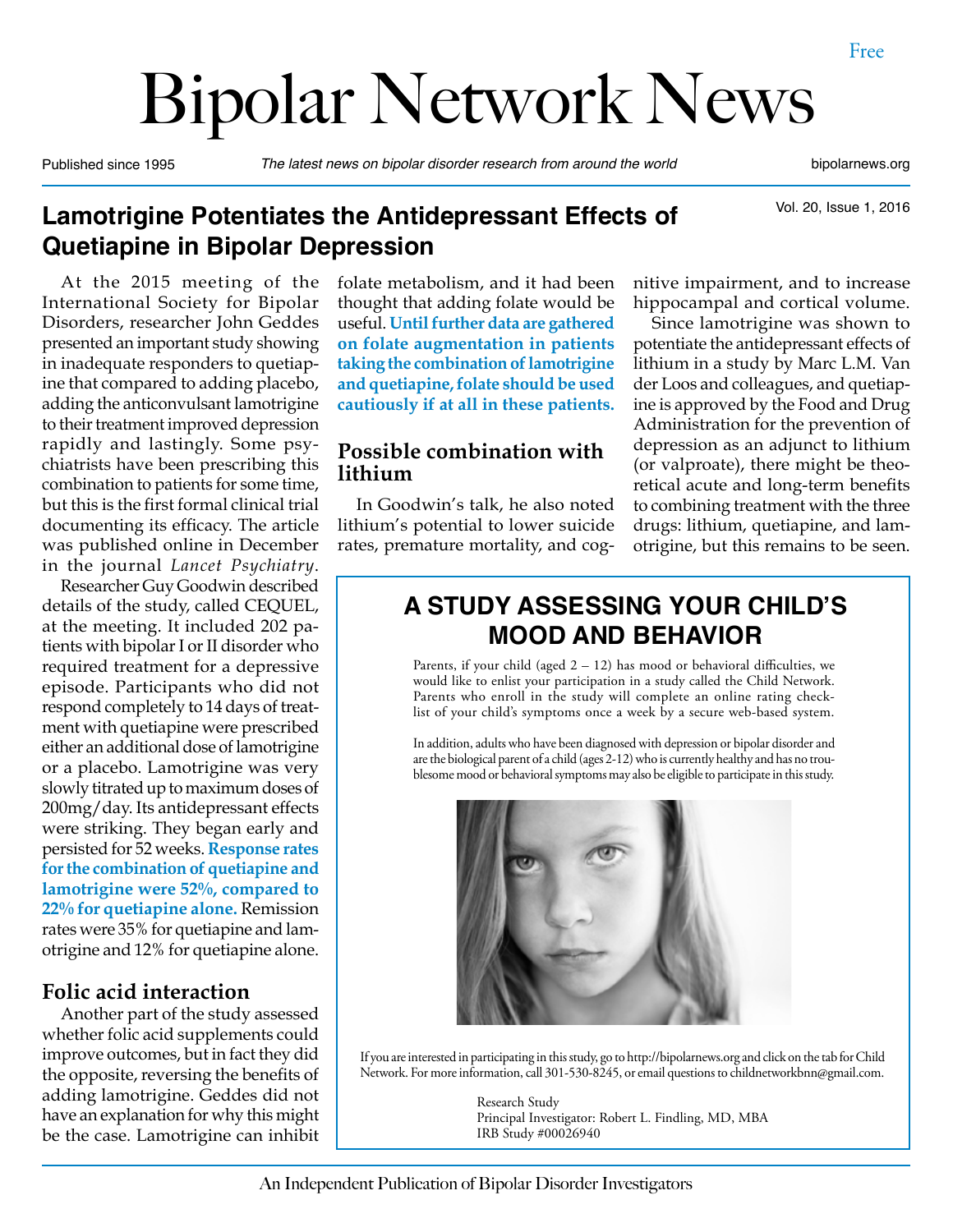#### **Diagnosing Childhood Bipolar Disorder: Mom Knows Best**

In a talk at the 2015 meeting of the International Society for Bipolar Disorders, researcher Eric Youngstrom showed that mothers' evaluation of their children's psychiatric symptoms was more valid than both teacher ratings and the children's own evaluations. **Parents were better at detecting irritability, while children were better at assessing their energy levels and the quality of their sleep.**

#### Bipolar Network News bipolarnews.org

**Editor-in-Chief**: Robert M. Post, MD **Managing Editor**: Moira McCauley

The *BNN* is published four times a year by investigators working with patients with bipolar disorder to better understand the long-term course of illness. The newsletter is available free of charge to all who request it.

Although the editors of the *BNN* have made every effort to report accurate information, much of the work detailed here is in abstract or pre-publication form, and therefore cannot be taken as verified data. The *BNN* can thus assume no liability for errors of fact or omission, or lack of balance. Patients should consult with their physicians, and physicians with the published literature, before making any treatment decisions based on information given in this issue or in any issue of the *BNN*.

As per recent journal disclosure requirements, Dr. Post has consulted with drug companies including Abbott, Astra Zeneca, Bristol-Myers Squibb, Glaxo-SmithKline, Jansen, and Pfizer.

The opinions expressed in the BNN are solely those of the editors, and do not represent the views of any scientific entity or foundation.

Send any comments or suggestions to: mccauleybcn@gmail.com

#### **BNN** 5415 W. Cedar Lane Suite 201B Bethesda, MD 20814

To subscribe or unsubscribe, see our website or email us at:

**info@bipolarnews.org**.

Note that we do not accept requests to subscribe friends or family members. Please have them contact us directly.

Youngstrom reported that about 2% of children worldwide are diagnosed with bipolar disorder. However, when bipolar disorder not otherwise specified (BP NOS), a diagnosis given when symptoms do not meet the diagnostic criteria for Bipolar I or II, is included in the statistics, rates of bipolar disorder among children in the US reach about 6%.

Youngstrom mentioned that an epidemiological study by Kathleen Merikangas found that among children in the US with a bipolar spectrum diagnosis, only 22% were in treatment, compared to 38% of those with depression and 60% of those with ADHD.

Parents of children (aged 2–12) with mood, anxiety, and behavioral disorders are invited to join the Child Network, our program for tracking weekly symptoms which can then be printed out longitudinally to share with the child's doctor. See page 7 for details.

#### **Stem Cell Research May Help Explain Biochemistry of Bipolar Disorder**

At the 2015 meeting of the International Society for Bipolar Disorders, researcher Martin McInnis described how stem cells can be used to identify biochemical abnormalities in patients with bipolar disorder. In this research, the stem cells, or IPSCs (for induced pluripotential stem cells), are created when cells from skin fibroblasts, which produce connective tissue, are treated with chemicals that cause them to de-differentiate back into stem cells.

**McInnis identified several abnormalities in the stem cells of patients with bipolar disorder.** Stem cells with the gene CACNA1C, which is associated with vulnerability to bipolar disorder, fired more rapidly than non-CACNA1C stem cells. There were other abnormalities at the NMDA glutamate receptor and an imbalance of the neurotransmitter GABA in the cells. When the cells were treated with lithium, some of these abnormalities were reversed. In the cells with the CACNA1C gene, lithium normalized the firing rate. Lithium aslo re-balanced the distribution of GABA in the cells.

McInnis hopes that this stem cell research will shed light on the abnormalities associated with bipolar disorder, help explain how lithium corrects some of these, and lead to the development of new therapeutic approaches.

#### **Mixed Depression: Risks and Treatments**

Mixed depression describes a state of depression accompanied by a few symptoms typically associated with mania. At the 2015 meeting of the International Society for Bipolar Disorders, researcher Roger McIntyre shared some findings about mixed depression.

**People with mixed depression have higher levels of MHPG, which is produced as the neurotransmitter norepinephrine breaks down.** They also have higher levels of the stress hormone cortisol and their depressions are more difficult to treat. Those with unipolar mixed depression may respond poorly to traditional antidepressants.

There are also medical risks associated with mixed depression. People with mixed depression are more susceptible to cardiovascular disease than are people with depressive symptoms alone.

The drugs lurasidone, olanzepine, and ziprasidone have each shown efficacy in mixed depression.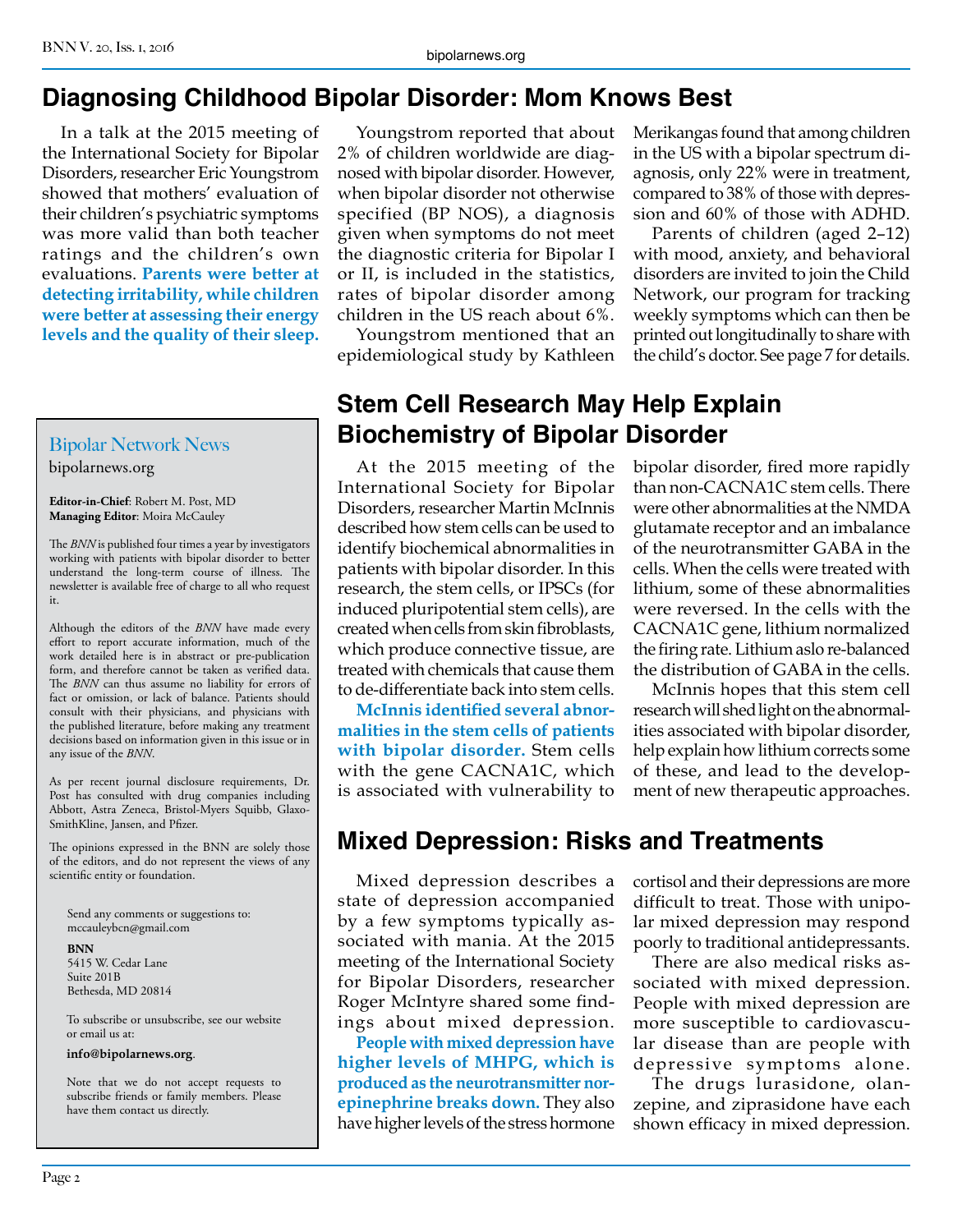#### **Approaches to Restoring Cognition in Unipolar and Bipolar Depression**

Many people with bipolar disorder suffer cognitive difficulties, and these may progress as a function of the number of mood episodes they experience. At the 2015 meeting of the International Society for Bipolar Disorders, researcher Eduard Vieta described the importance of directly prescribing diet, exercise, good sleep hygiene, smoking avoidance, and cognitive exercises designed to maintain cognitive reserves in people with bipolar disorder. Vieta stressed that one of the most important approaches to maintaining cognition is to help patients achieve and maintain remission. He also noted that those patients with lithium levels of .6meq/l or greater did not see cognitive deterioration.

**Some treatments for bipolar disorder can contribute to cognition problems.** Topiramate and benzodiazepines can impair cognition, as can atypical antipsychotic drugs and certain antidepressants that block the neurotransmitter acetylcholine. Avoiding these treatments and those with sedative side effects may also be helpful.

Vieta listed a series of drugs with some promise for improving cognition. (These did not include treatments for dementia, which include memantine and a group of drugs that increase acetylcholine by inhibiting its breakdown.)

This editor (Robert M. Post) has taken the liberty of giving a letter grade (A to D) to each drug on Vieta's list on the basis of the strength of the data supporting its efficacy, its safety and tolerability, and its overall usefulness for patients with bipolar disorder. These recommendations, like other material in the BNN, are subjective and likely to change as more systematic studies on these treatments are published.

#### **Drugs that Improve Cognition (see above)**

| Drug         | Strength of<br>Evidence | Safety $\&$<br>Tolerability | Overall<br>Usefulness in<br><b>Bipolar Disorder</b> |
|--------------|-------------------------|-----------------------------|-----------------------------------------------------|
| Caffeine     | A                       | A                           | (except for anxiety)<br>A                           |
| Modafinil    | A                       | A                           | A                                                   |
| Pramipexole  | B                       | B                           | B                                                   |
| NAC.         | C                       | A                           | $A -$                                               |
| Mifepristone | B<br>(in psychotic      | (high cortisol)<br>C        | C                                                   |
|              | depression)             |                             |                                                     |
| Lurasidone   | $A -$                   | $A -$                       | A                                                   |
| Vortioxetine | A<br>(in unipolar       | $B+$                        | $B+$<br>(for unipolar                               |
|              | depression)             |                             | depression)                                         |
| Citicholine  | B                       | A                           | B                                                   |

#### **Reduced Cognitive Function and Other Abnormalities in Pediatric Bipolar Disorder**

At the 2015 meeting of the International Society for Bipolar Disorders, Ben Goldstein described a study of cognitive dysfunction in pediatric bipolar disorder. **Children with bipolar disorder were three years behind in executive functioning (which covers abilities such as planning and problem-solving) and verbal memory.**

There were other abnormalities. Youth with bipolar disorder had smaller amygdalas, and those with larger amygdalas recovered better. Perception of facial emotion was another area of weakness for children (and adults) with bipolar disorder. Studies show increased activity of the amygdala during facial emotion recognition tasks.

Goldstein reported that nine studies show that youth with bipolar disorder have reduced white matter integrity. This has also been observed in their relatives without bipolar disorder, suggesting that it is a sign of vulnerability to bipolar illness. This could identify children who could benefit from preemptive treatment because they are at high risk for developing bipolar disorder due to a family history of the illness.

There are some indications of increased inflammation in pediatric bipolar disorder. CRP, a protein that is a marker of inflammation, is elevated to a level equivalent to those in kids with juvenile rheumatoid arthritis before treatment (about 3 mg/L). CRP levels may be able to predict onset of depression or mania in those with minor symptoms, and is also associated with depression duration and severity. Goldstein reported that TNF-alpha, another inflammatory marker, may be elevated in children with psychosis.

Goldstein noted a study by Ghanshyam Pandey that showed that improvement in pediatric bipolar disorder was related to increases in BDNF, a protein that protects neurons. Cognitive flexibility interacted with CRP and BDNF—those with low BDNF had more cognitive impairment as their CRP increased than did those with high BDNF.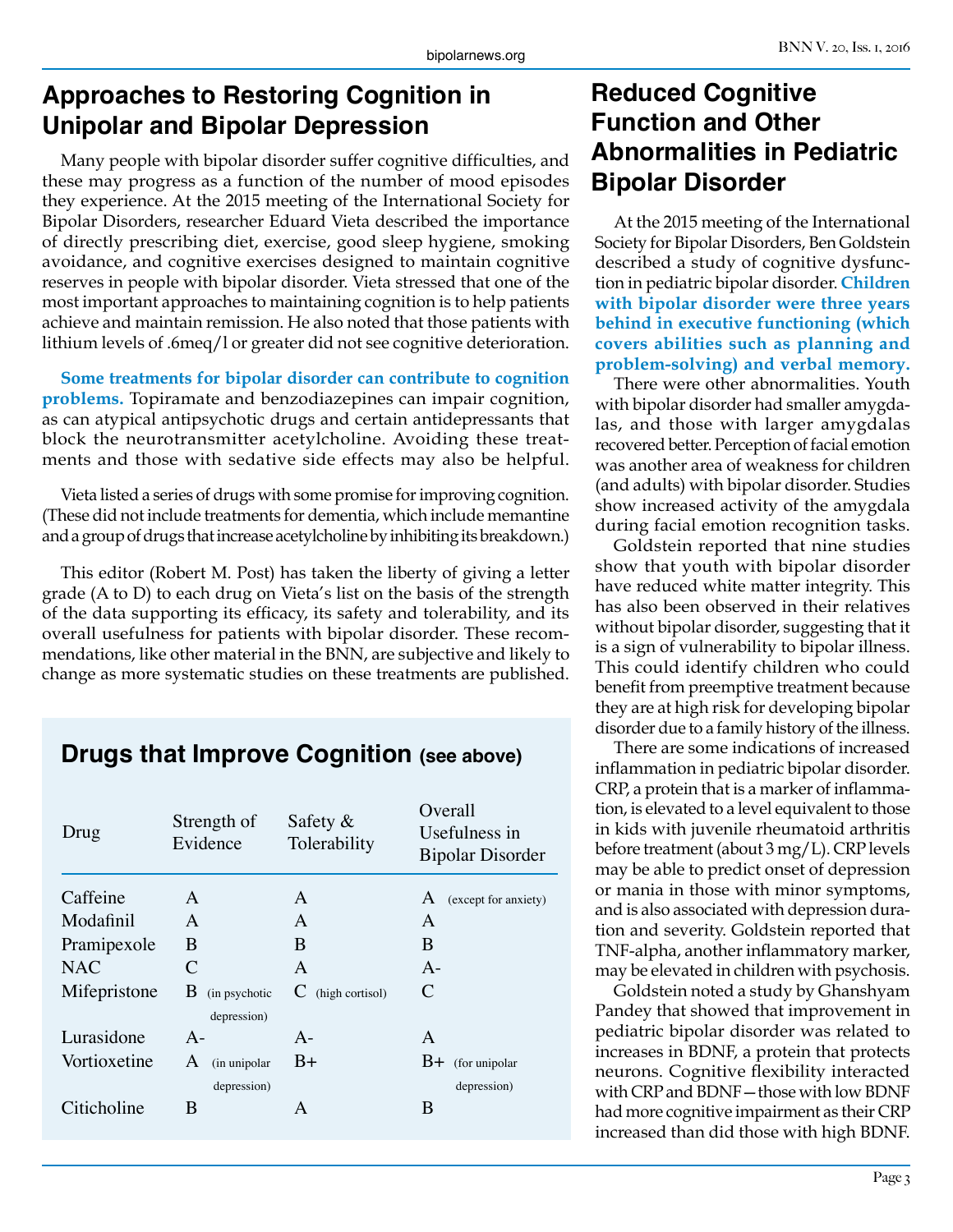# **Schizophrenia: The Importance of Catching It Early**

By the time psychosis appears in someone with schizophrenia, biological changes associated with the illness may have already been present for years. A 2015 article by R.S. Kahn and I.E. Sommer in the journal *Molecular Psychiatry* describes some of these abnormalities and how treatments might better target them.

One such change is in brain volume. At the time of diagnosis, schizophrenia patients have a lower intracranial volume on average than healthy people. Brain growth stops around age 13, suggesting that reduced brain growth in people with schizophrenia occurs before that age.

At diagnosis, patients with schizophrenia show decrements in both white and grey matter in the brain. Grey matter volume tends to decrease further in these patients over time, while white matter volume remains stable or can even increase.

Overproduction of dopamine in the striatum is another abnormality seen in the brains of schizophrenia patients at the time of diagnosis.

Possibly years before the dopamine abnormalities are observed, underfunctioning of the NMDA receptor and low-grade brain inflammation occur. These may be linked to cognitive impairment and negative symptoms of schizophrenia such as social withdrawal or apathy, suggesting that there is an at-risk period before psychosis appears when these symptoms can be identified and addressed. **Psychosocial treatments such as individual, group, or family psychotherapy and omega-3 fatty acid supplementation have both been shown to decrease the rate of conversion from early symptoms to full-blown psychosis.**

Using antipsychotic drugs to treat the dopamine abnormalities is generally successful in patients in their first episode of schizophrenia. Use of atypical antipsychotics is associated with less brain volume loss than use of the older typical antipsychotics. Treatments to correct the NMDA receptor abnormalities and brain inflammation, however, are only modestly effective. (Though there are data to support the effectiveness of the antioxidant n-acetylcysteine (NAC) on negative symptoms compared to placebo.) Kahn and Sommer suggest that applying treatments when cognitive and social function begin to be impaired (rather than waiting until psychosis appears) could make them more effective.

The authors also suggest that more postmortem brain analyses, neuroimaging studies, animal studies, and studies of treatments' effects on brain abnormalities are all needed to clarify the causes of the early brain changes that occur in schizophrenia and identify ways of treating and preventing them.

# **Brain Inflammation in People at High Risk for Schizophrenia**

A 2016 study by Peter S. Bloomfield and colleagues in the *American Journal of Psychiatry* used PET scans to compare the activity of microglia (immune cells in the central nervous system) in healthy controls, people with schizophrenia, and those at high risk for the illness. The study reports that both people with schizophrenia and those at high risk had greater brain inflammation than the healthy controls.

**The study was the first to show that microglial activity was elevated in people at high risk (who showed some preliminary symptoms of schizophrenia).** The finding had a large effect size.

Microglial activity was also correlated with symptom severity in the high-risk participants. Increased microglial activity was not linked to depression, suggesting that it is specific to the development of psychosis.

These findings resemble those of other recent studies showing increased inflammation in people at high risk for psychosis.

The study suggests that increased microglial activity occurs before a first episode of psychosis. That means it could help identify people who may develop schizophrenia. The findings also suggest that anti-inflammatory treatment could theoretically be used to prevent psychosis.

# **Marijuana May Speed Cortical Loss in Boys at Risk for Schizophrenia**

In boys, a decrease in the thickness of the cortex is a part of normal maturation. However, according to a recent study, this process is sped up in boys at high risk for schizophrenia when they use marijuana before the age of 16.

Early use of marijuana has been linked to the later development of schizophrenia. Schizophrenia begins about 5 years earlier in males than in females, and the male brain goes through more structural changes during adolescence.

A 2015 article by Tomáš Paus in the journal *JAMA Psychiatry* incorporated data from three studies, which took place in parts of Canada and England and eight European cities. The studies all included magnetic resonance imaging (MRI) scans of the participants, a measure of their genetic risk of developing schizophrenia, and questions about their past marijuana use. **In boys at high risk for schizophrenia based on their genetic profile, cortical thickness dropped more among the ones who used high amounts of marijuana before the age of 16 compared to those who did not.**

Paus hypothesizes that the development of schizophrenia is a "two-hit process." People who develop schizophrenia may have an early risk factor, such as their genetic profile or a problem that occurs in utero, and a later stressor such as drug use in adolescence.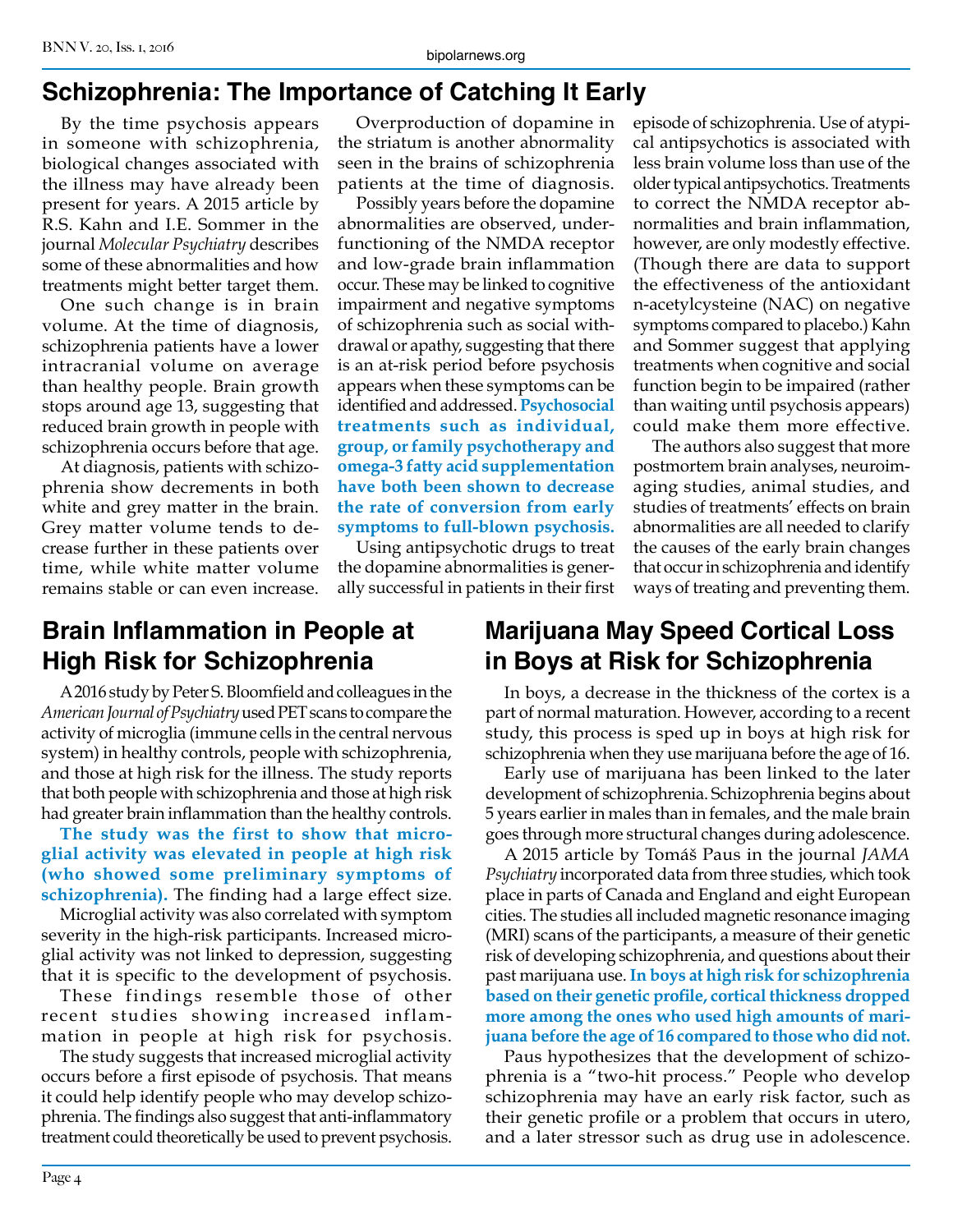## **Marijuana Use Worsens PTSD Symptoms in Veterans**

A 2015 study by Samuel T. Wilkinson and colleagues in the *Journal of Clinical Psychiatry* reports that among war veterans who completed a special treatment program for post-traumatic stress disorder, **those who continued or began using marijuana after treatment had more severe PTSD symptoms, were more violent, and used drugs and alcohol more often.**  Those who stopped using marijuana or never used it had the lowest levels of PTSD symptoms in the sutudy.

*Editor's Note: Scientific information about marijuana is almost never reported in the media. Evidence of the adverse effects of heavy marijuana use are robust and consistent.*

*Some of these include:*

- 1. A doubling of the risk of psychosis compared to nonusers. People with a common variation in the enzyme COMT, which metabolizes dopamine, have an even higher rate of psychosis.
- 2. An increased risk of bipolar disorder onset.
- 3. A worse course of bipolar disorder.
- 4. An increased risk of schizophrenia.
- 5. Memory deficits that remain even after marijuana use has ceased.
- 6. Loss of motivation (exactly what someone with depression doesn't need).
- 7. Anatomical changes in brain structures.
- 8. A worse course of PTSD and increased violence in those with PTSD.

*Bottom line: Those who say marijuana is benign may be ill-informed. People with mood disorders, proneness to paranoia, or PTSD should stay away from marijuana.*

# **Antioxidant NAC Improves Symptoms of Schizophrenia and Bipolar Disorder**

N-acetylcysteine (NAC), an antioxidant available without a prescription in health food stores, has shown remarkable effectiveness when added to regular treatments for schizophrenia, bipolar disorder, and the substance abuse that often accompanies these illnesses.

A 2008 article by Michael Berk and colleagues in the journal *Biological Psychiatry* reported that compared to placebo, 2g/day of NAC reduced both positive symptoms of schizophrenia (hallucinations, delusions) and negative symptoms (social withdrawal, difficulty planning and problem-solving). A 2013 study by Mehdi Farokhnia found that 2g/day of NAC improved negative symptoms in 42 patients with schizophrenia. Two other studies found that NAC improved deficits in auditory sensory processing in people with schizophrenia.

NAC also improves symptoms of bipolar disorder. A 2008 study by Berk and a 2011 study by Pedro Vieira da Silva Magalhães showed that NAC improved bipolar depression, and a small 2013 study by Magalhães showed that it improved mania in 15 patients. After 24 weeks, 60% of those who took NAC were in remission, compared to 15% of those taking placebo.

**NAC is also effective at reducing habitual behaviors such as substance abuse, which is common in patients with schizophrenia and bipolar disorder.** Studies have shown that NAC can reduce patients' use of marijuana, cocaine, alcohol, and nicotine. It is relatively safe with minimal side effects, and fights oxidative stress, which is also common in severe mental illness.

NAC comes in 500mg or 600mg capsules. Dosing typically begins with one capsule twice a day for a week, followed by two tablets twice a day thereafter. As with any recommendations in the BNN, these should not be acted on without guidance from a treating physician.

# **Emotion Recognition Deficient in Bipolar Disorder**

In the past decade, several studies have indicated that people with bipolar disorder have less ability to recognize the emotions expressed on people's faces than do healthy controls. A 2013 meta-analysis by Cecilia Samamé and colleagues concluded that facial emotion recognition was deficient in people with bipolar disorder regardless of their current state. A 2011 quantitative review article by Christian G. Kohler and colleagues revealed that this difficulty distinguishing emotions is general, rather than specific to any one emotion.

A 2015 study by Esther Vierck and colleagues in the journal *Psychiatry Research* showed that **both euthymic patients with bipolar disorder and their first-degree relatives without bipolar disorder performed worse on tests of emotion recognition than did normal controls.** The findings in healthy relatives suggest that the deficit may be a familial risk factor for the development of bipolar disorder.

These deficits in facial emotion recognition have also been seen in 4 out of 5 studies of children with early-onset bipolar disorder, including those who are euthymic. 2008 studies by Melissa A. Brotman and colleagues showed that even children just at high risk for bipolar disorder due to a family history of the disorder had deficient emotion recognition.

This literature indicates that deficiencies in facial emotion recognition consistently accompany bipolar disorder and may also be a sign that a child or teenager is at risk for bipolar disorder. Since these deficits can create social and interpersonal difficulties, it may be useful to teach better emotion recognition skills to people with bipolar disorder or those at high risk for the illness.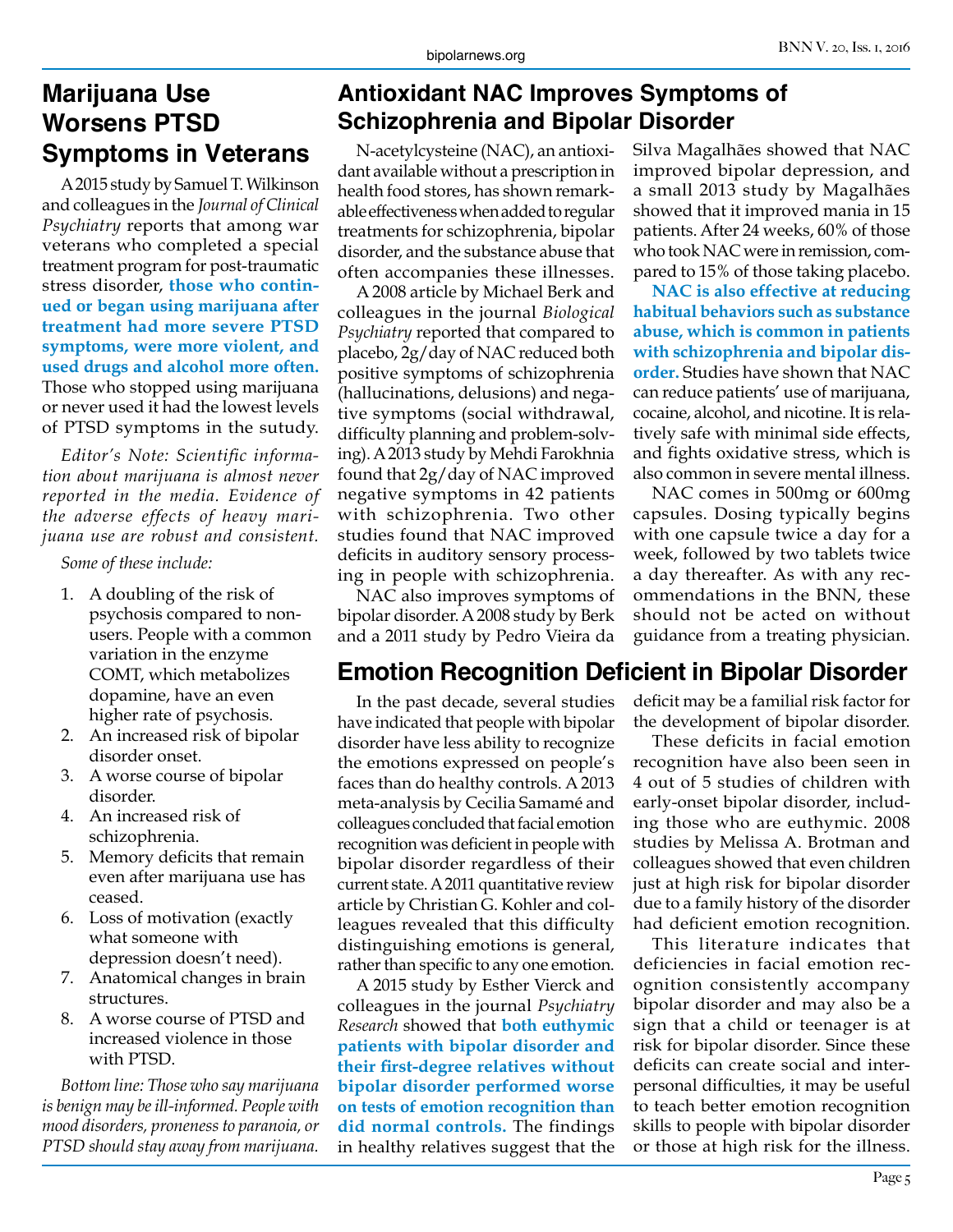## **New Atypical Antipsychotic Drug Brexpiprazole Helps Treat Depression**

Two studies published in the *Journal of Clinical Psychiatry* in 2015 suggest that the new atypical antipsychotic brexpiprazole (trade name Rexulti) safely improves depression when added to antidepressant treatment. The 6-week studies, both by Michael E. Thase and colleagues, compared brexpiprazole to placebo in people who had not responded adequately to one to three antidepressants and were taking at least one antidepressant at the time of the study.

The studies examined the effectiveness of different doses of brexpiprazole. **Doses of 2mg/day and 3mg/day were more effective than placebo, while a dose of 1mg/day was not.** The drug

# **New Drug Cariprazine Approved for Schizophrenia and Bipolar Disorder**

In late 2015, the Food and Drug Administration approved the new atypical antipsychotic drug cariprazine for the treatment of schizophrenia and mania in adults. The approval followed a series of clinical trials that showed that the drug reduced symptoms of each illness compared to placebo.

The most common side effects of cariprazine reported in the trials included tremor, slurred speech, and involuntary muscle movements.

Cariprazine is a partial agonist of dopamine. See more above and at right about this class of drugs.

was well-tolerated by patients at each of these doses, although those taking the 3mg/day reported more side effects than those taking 2mg/ day. The side effects included restless legs, weight gain, and headaches.

Like the atypical antipsychotic aripiprazole (Abilify), brexpiprazole partially blocks and partially stimulates dopamine receptors. While aripiprazole allows 61% activity at dopamine D2 receptors, brexpiprazole allows 43%. It is not yet clear how the new drug's effects may differ from those of aripiprazole.

Another relatively new atypical antipsychotic drug, cariprazine (Vraylar) is approved by the Food and Drug Administration for schizophrenia and mania, but not yet for bipolar depression or as an add-on treatment to antidepressants in unipolar depression, although there are placebo-controlled trials showing that cariprazine can also treat these conditions.

Like aripiprazole and brexpiprazole, cariprazine also partially blocks and partially stimulates dopamine receptors. Unlike them, cariprazine is more potent at dopamine D3 receptors, which are linked to mood, motivation, and drug reward, than at D2 receptors, which are linked to motor control. It is not yet clear how these differences may change treatment outcomes or side effects.

# **Dopamine Partial Agonists: An Overview**

Several atypical antipsychotic drugs are partial agonists of dopamine. They provide weak stimulation of dopamine receptors in the brain and prevent dopamine from overstimulating the receptors by binding to them in its place. In contrast, most antipsychotic and antimanic drugs are dopamine antagonists, which also bind to dopamine receptors but prevent any stimulation from occurring there.

A. **Aripiprazole** (Abilify) was the first partial dopamine agonist approved by the Food and Drug Administration for the treatment of schizophrenia, and mania, and as an add-on treatment to antidepressants for the treatment of unipolar depression, but not bipolar depression.

B. **Brexpiprazole** (Rexulti) received FDA approval for the treatment of schizophrenia and as an add-on treatment to antidepressants for the treatment of unipolar depression in 2015. It is similar to aripiprazole but has weaker activity at the dopamine D2 receptor. Brexpiprazole is associated with small increases in the hormone prolactin, as opposed to the small decreases in prolactin seen with aripiprazole.

C. **Cariprazine** (Vraylar) is FDA-approved for schizophrenia and mania, and it also has positive placebo-controlled data in bipolar depression and as an adjunct to antidepressants in unipolar depression. It differs from the others in that it is more potent at dopamine D3 receptors than at D2 receptors. It is thought that effects on D3 receptors may provide better antidepressant effects, but this proposition has not yet been tested.

# Visit us online: **bipolarnews.org**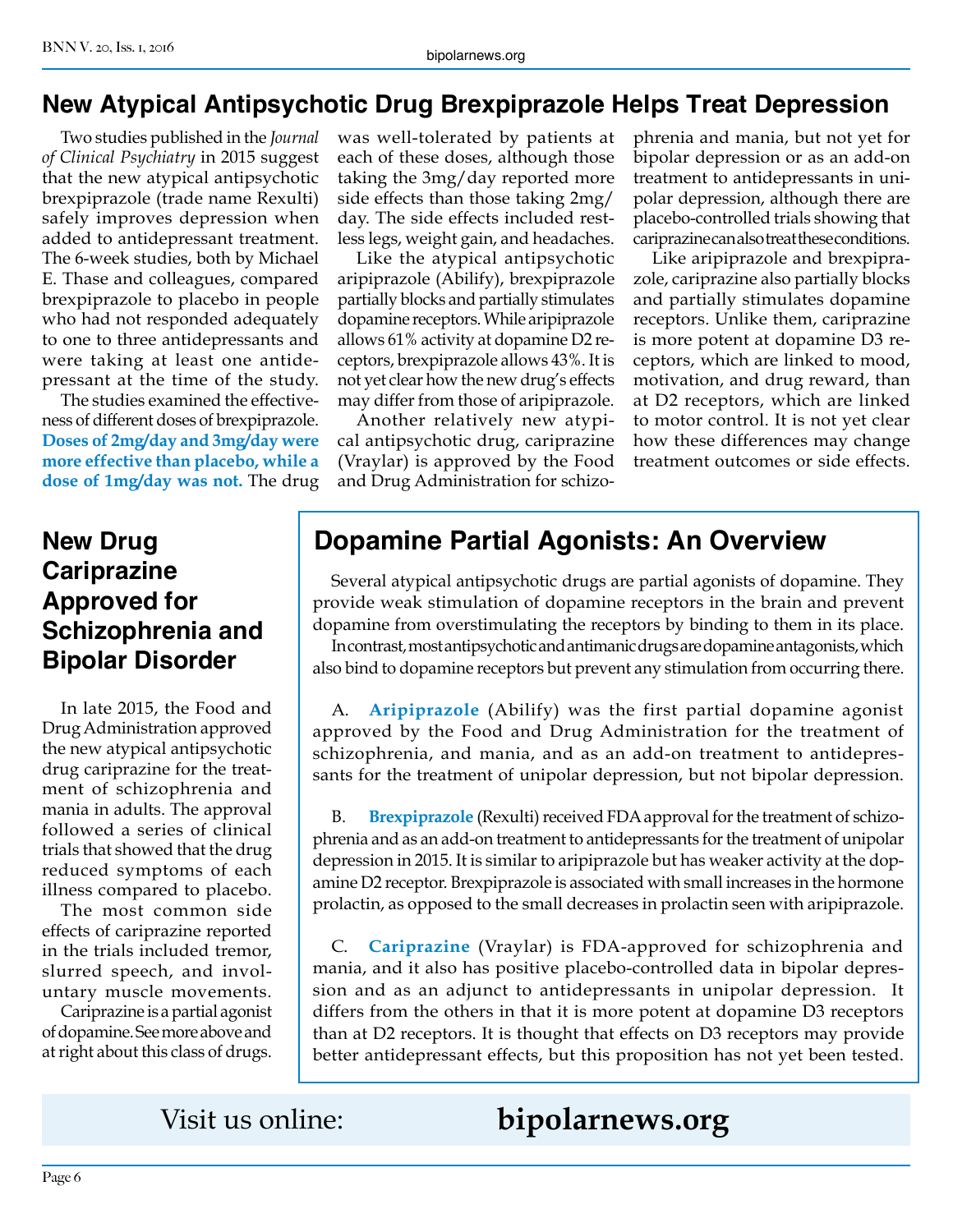#### **Additional Information about the Child Network:**

74% of children who have a parent with bipolar disorder (Axelson et al. 2015) and 80% of those who have a parent with unipolar depression (Weissman et al. 2006) will develop a major psychiatric illness upon long-term follow up. These illnesses, including depression, anxiety, oppositional behavior, substance abuse, often go unrecognized for long periods of time.

#### **Joining the Child Network could help families and doctors identify these illnesses earlier.**

**The Child Network is specifically for parents of children ages 2 to 12 who currently have any symptoms of a mood disorder. Parents assess their child weekly using a secure website.** There is also a short demographics questionnaire and a more detailed symptom checklist to be filled out once a year. The network will collect information about which treatments children are already taking, how effective they are, and for which children.

We believe that this network will be helpful to its participants. Parents will be able to print out the ongoing weekly ratings in a graphic form so that the child's symptoms and responses to any treatments they receive over time can easily be visualized (as illustrated below).



#### **Weekly Mood and Medication Chart**

**0 - Severity None:** None

**1 - Severity Mild/Infrequent**: Minimal impact on usual roles

**2 - Moderate Symptoms/Often:** Definitely some dysfunction in usual roles **3 - Severe Symptoms/Much of the Time:** Major dysfunctions in usual roles

We hope that this brief description of the Child Network study helps to orient you to its purpose. Please urge parents to use this new tool. Visit http://bipolarnews.org and click on the tab for the Child Network or http://bipolarnews.org/?page\_id=2630 to learn more about the Child Network and to access the informed consent documents.

Thank you for your time and interest in the Child Network.

Robert M. Post, MD and Michael Rowe, PhD Bipolar Collaborative Network, and Robert L. Findling, MD, MBA, Principal Investigator This research study is IRB approved by the Johns Hopkins University School of Medicine Research Study, Principal Investigator: Robert L. Findling, MD, MBA , IRB Study #00026940